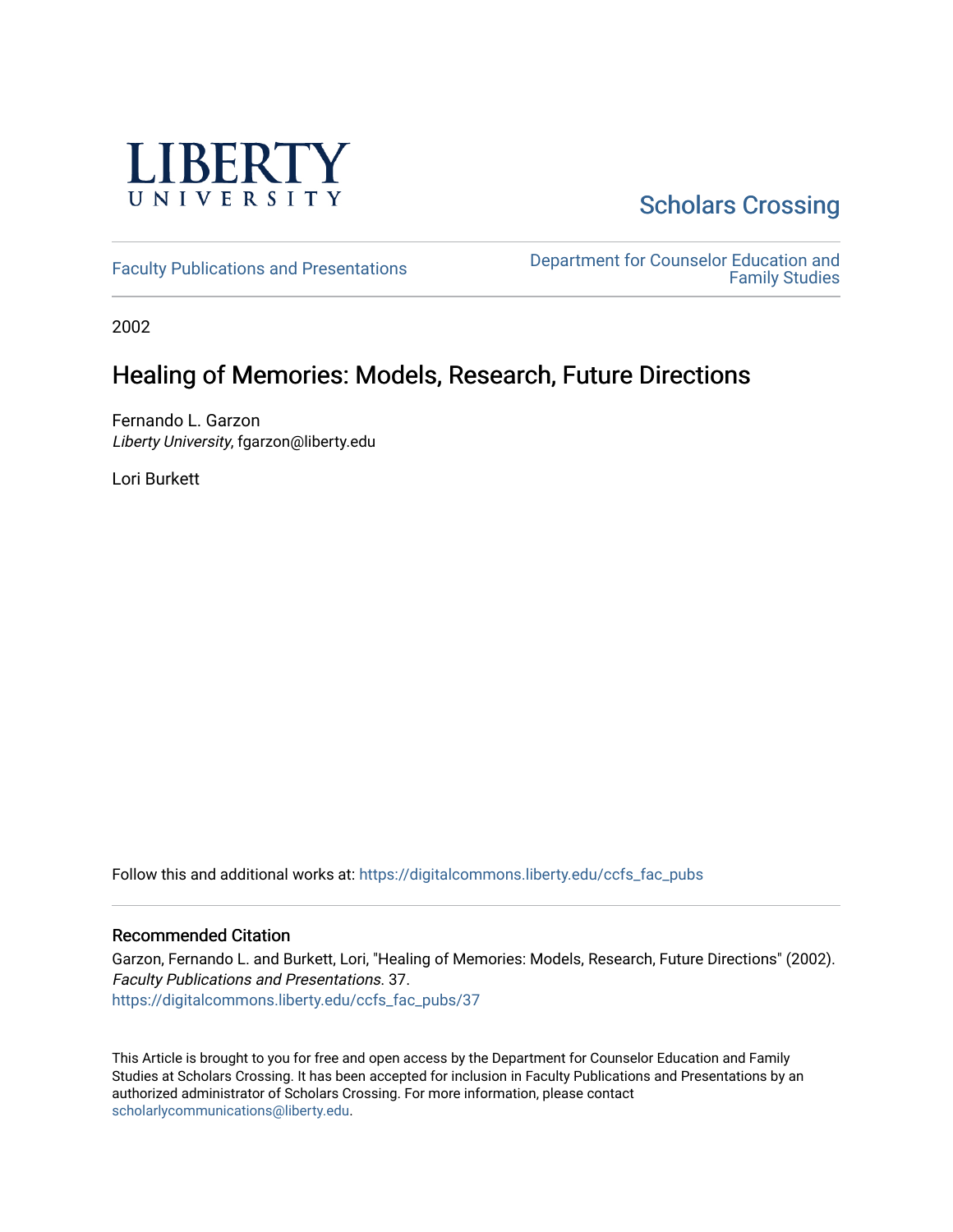# **Healing of Memories: Models, Research, Future Directions**

Fernando Garzon

Lori Burkett

Regent University

This article examines several of the more recent models of healing of memories (HM) as they are found in the clinical and pastoral care literature. A wide variety of approaches are present, including models from David Seamonds, Siang-Yang Tan, Leanne Payne, and Ed Smith (Theophostic Ministry). These models are compared and contrasted in terms of an intervention strategy. While few empirical studies on religious imagery interventions currently exist in the literature, available data has produced positive findings. Given these limited results, the need for specific research on HM techniques is advocated and an agenda for such research is proposed.

Increasingly, spiritual interventions have emerged as an area of study in clinical psychology and other healthcare professions. While a variety of interventions have been studied, intercessory prayer and forgiveness are among the most frequently evaluated. Current results have been encouraging (e.g., Byrd, 1988; Freedman & Enright, 1996; Coyle & Enright, 1997; McCullough, Worthington, & Rachal, 1997).

One group of interventions however, inner healing, has seen advances that many clinicians and researchers may not be aware of. These new developments focus on healing of memories (HM) interventions and serve as potential sources of investigation. Such investigations appear to be a natural next step to the empirical explorations of forgiveness and intercessory prayer done in the last decade.

Frequently in the inner healing literature, healing of memories and inner healing are terms used interchangeable. Hurding (1995) defines inner healing as "a range of 'journey back' methodologies that seek under the Holy Spirit's leading to uncover personal, familial, and ancestral experiences that are thought to contribute to the troubled present" (p. 297). This article however focuses on a more narrow definition of healing of memories that seems to fit the work of some of the latest authors (e.g., Seamonds, 1985; Tan & Ortberg, 1995a, 1995b; Smith, 2000a). Healing of memories may be defined as a form

This article is a revision of a paper presented at the Christian Association for Psychological Studies 2000 national convention in Tulsa, OK. Correspondence regarding this article should be addressed to Dr. Fernando Garzon, Dept. of Psychology and Counseling, Regent University, 1000 Regent University Dr., Virginia Beach, VA 23464.

of prayer designed to facilitate the client's ability to process affectively painful memories through vividly recalling these memories and asking for the presence of Christ (or God) to minister in the midst of this pain. While the processing of these memories and the ministry given often take on the form of visual imagery, at times other elements of the client's sense experience predominate.

The healing of memories may be a useful intervention when the client is experiencing traumabased symptomology arising from past events such as sexual and physical abuse, rejection, abandonment, and neglect or deprivation (Tan, 1996). Most HM writers place the intervention in the context of ongoing pastoral care or clinical treatment rather than as a stand-alone treatment. The prayer emphasis and explicitly spiritual focus make it an excellent adjunctive intervention to consider for some Christian clients. Several situations preclude HM techniques, at least in the early stages of therapy and sometimes completely. Clients with thought disorder symptoms would be inappropriate candidates for this intervention. These clients need to be distinguished from dissociative disorders, which may be more amenable to such an intervention in combination with a more comprehensive treatment plan (Sandford & Sandford, 1992). Additional disorders that some HM writers recommend caution with include active or early recovery substance abuse, severe depression, and burnout (Sandford & Sandford, 1992). In each of these, timing and comprehensive treatment are essential.

After a brief review of inner healing's history, more recent HM models will be considered. Comparisons between the models will be made, and the current empirical literature on healing of memories will be examined. This update will then

serve to provide a framework for future HM research and theory development.

### A Brief History of Inner Healing

Beginning in the 1950's, the ministry and writings of Agnes Sanford (e.g., Sanford, 1950, 1966/1984) began influencing pastoral caregivers from a variety of Christian traditions. These caregivers were soon to be labeled "inner healers." Unlike some biblical counseling approaches which are generally hostile toward psychology, many inner healing approaches actively incorporate principles and techniques appearing similar to psychology, while maintaining a thoroughly Charismatic Christian perspective. Ministers such as Francis MacNutt (1977), Ruth Carter Stapleton (1976), and John and Paula Sandford (1977, 1982, 1985) developed much of their own systems of inner healing from the principles found in Agnes Sanford's writings. Healing of memories was a primary technique she advocated.

Several leaders have emerged in the ongoing development of HM techniques. David Seamonds, a professor and pastoral counselor, has written several books describing his methods (Seamonds, 1981, 1982, 1985, 1988, 1990). One book, his 1985 work, was devoted entirely to healing of memories. Leanne Payne, a pastoral caregiver and prolific writer, has also written extensively about her approach (Payne, 1991). Others who have written on this topic include Siang-Yang Tan (1996) and Ed Smith (2000a).

While healing of memory interventions are now being found in the clinical as well as pastoral care literature (e.g., Tan, 1996; Tan & Ortberg, 1995a, 1995b; Propst, Ostrom, Watkins, Dean, & Mashburn, 1992; Propst, 1996), many clinicians and researchers are unaware of these interventions. This article will highlight several prominent and more recent HM models. Once these models have been compared and contrasted, relevant research will be examined, and suggestions for future research, along with theoretical considerations, will be made.

### **Models of Healing of Memories**

## David Seamonds's Approach

Perhaps the best known current author of HM techniques is David Seamonds. He described his intervention in most detail in his work Healing of Memories (1988). The description that follows, unless otherwise noted, arises from this work. David Seamonds integrates this technique into pastoral treatment and caregiving and does not

see the intervention as a "stand-alone" type of technique.

Seamonds (1988) takes time to explore the client's situation and minister to him or her prior to considering specific techniques as part of the HM intervention. Great care is taken to make sure the client understands both the rationale and model for this approach. Jesus is conceptualized as the Lord over time and, as such, He is able to minister to our past wounds personally as well as our present condition and future circumstances. Seamonds emphasizes that a great part of the client's distress arises from the wounded child of the past. Thus, HM is one method to allow Christ to minister to the place that needs the most healing.

In preparing for the HM intervention, the client is asked to make a list of the most painful, troubling memories that have been seen as causing the most problems (Seamonds, 1988). These have likely already been discussed in therapy and they need not be written out in great detail. Instead, they provide a brief directional blueprint for the counselor utilizing Seamond's HM approach. When distorted concepts of God have been apparent in the client's history and previous sessions, the counselor may assist the early visualization process by helping the client find their most comfortable picture of God. Sometimes the clinician may ask, "Who is more comfortable for you to talk to, God or Jesus?" The response then guides the therapist in his or her verbal prayers as well.

The clinician opens in prayer reminding the Lord of divine promises and asking God's Spirit to guide the prayer time. At an appropriate point, the therapist might pray "Now, Lord Jesus, I want to bring before you a little \_\_\_\_\_-year-old boy/girl named \_\_\_\_\_\_\_\_. He/She wants to talk to you about some things which have caused a lot of pain. I know you are going to listen. So I bring you \_\_\_\_\_\_\_\_\_. Now, \_\_\_\_\_\_\_\_\_, just talk to Jesus and tell him whatever is most on your heart" (Seamonds, 1988, p. 142).

At this point, the client begins praying. Time should be allowed for the client to begin. One cannot formalize this process and each session is unique. The counselor can be active and directive, if appropriate, when the client appears too general and appears to be avoiding facing painful issues. The therapist endeavors to help the client relive the original emotions. Coaching and encouraging may take place. Statements such as "Why don't you also tell Jesus what you were feeling when that happened?" or "Don't be afraid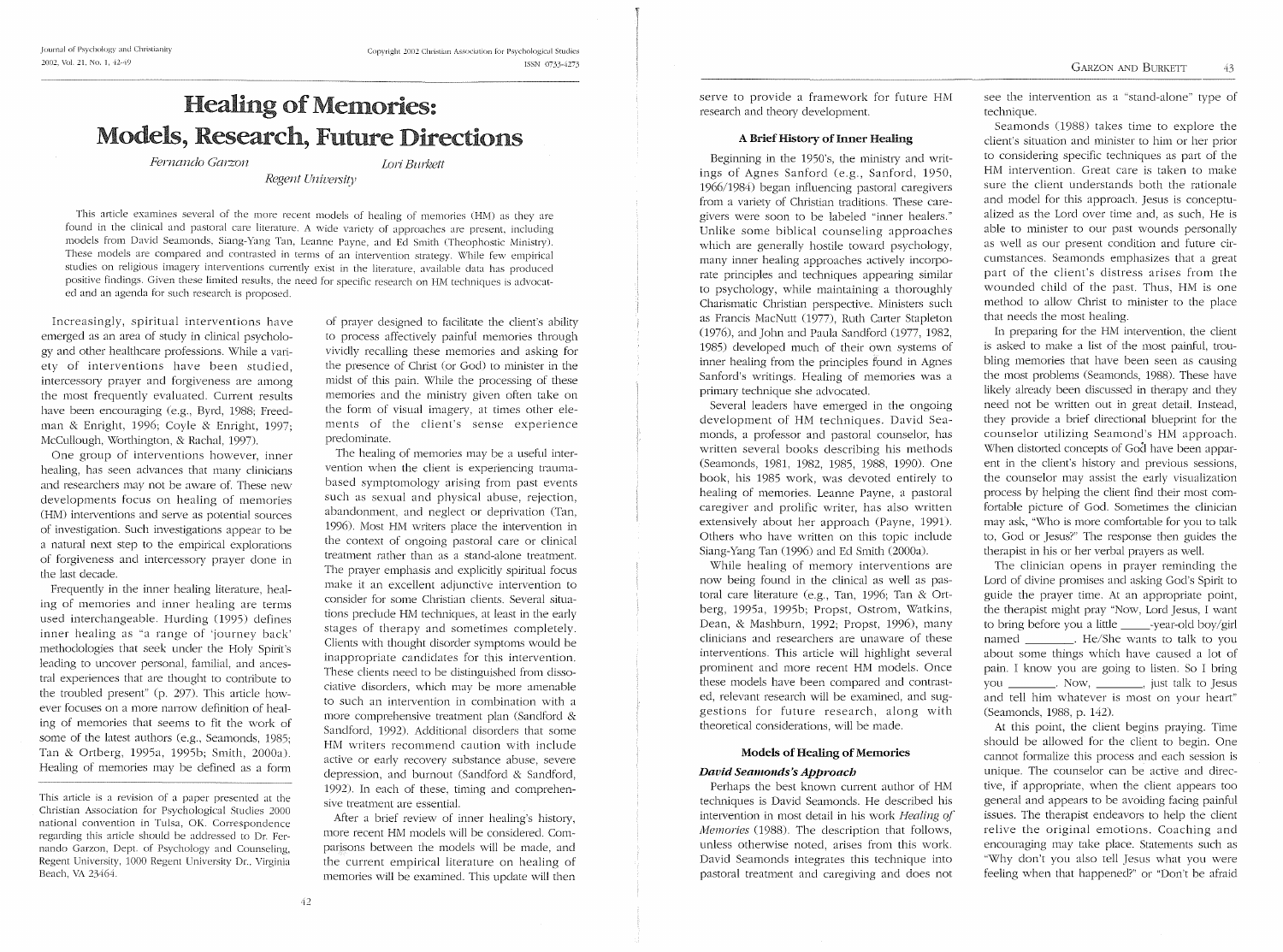#### **HEALING OF MEMORIES**  $\overline{44}$

to let the feelings come up and the sounds come out as you talk to God about that" (Seamonds, 1988, p. 143). Sometimes, if the counselor feels led, prayers using the editorial "we" are appropriate. For example, "0 Lord Jesus, You know how we felt, we really wanted \_\_\_\_\_ to die" (Seamonds, 1988, p. 143). At other times, there may be a lull in the client's prayers. When this occurs, it is sometimes useful to help clarify issues and emotions by asking questions such as "What was it that hurt you so much and made you so angry?" Or "Is there a word or feeling that the Spirit is giving you about this?" (Seamonds, 1988, p. 144).

When the memory has been explored and the client is in touch with his or her feelings, the clinician might pray, suggesting some imagery of Jesus that matches the specific needs of the client 'at that time. For example, when dealing with feelings of rejection, the counselor might help the *bI* elient visualize Christ, the one who was "despised and rejected by men" and who sought to care for people's needs. When dealing with abandonment issues, the therapist might help the client picture Christ as the understanding one because of his experience of abandonment by his disciples (Seamonds, 1988, p. 149).

The HM session ends with the process of forgiveness-forgiveness of others, oneself, and God. Moving forward toward forgiveness is considered key for Seamonds in making the HM technique truly effective. One can only forgive to the depth that one has acknowledged one's hurt. Seamond's HM technique has that specific purpose in mind (Seamonds, 1988).

As is clear from the above description, Seamonds HM technique often takes more than the typical therapy hour. Accordingly, the therapist should schedule at least 2 hours for this intervention. Once the session is complete, follow-up appointments are scheduled to process the experience and continue the work. Sometimes more than one EM session may occur in a client's course of treatment.

# *Siallg-Yallg Tall's Approac/J*

Siang-Yang Tan excels both in Christian integration techniques and cognitive behavioral therapy. Given this combination of skills, his method seeks to integrate elements of sound, empirically tested interventions with an openness to the Holy Spirit's guidance. Tan consistently stresses the importance of assessing the appropriateness of HM techniques in terms of therapeutic alliance, client characteristics (religious and diagnostic), and timing. While the steps to his approach are described in abbreviated form here, more in-depth descriptions can be found in Tan (1992, 1996) as well as Tan and Ortberg (1995a, 1995b):

- 1. Open with prayer for God's healing and protection for the client during the session.
- 2. Conduct a brief relaxation training to help the client relax as deeply as possible.
- 3. Ask the client to go back to the past traumatic event in imagery (if possible) and relive it.
- 4. Following sufficient time, pray again, asking God to come and minister his healing grace and love to the client in whatever way is appropriate or needed. No specific guided imagery is provided, unless it appears necessary and useful.
- 5. Quiet, contemplative waiting occurs to allow God to minister, and, at an appropriate point, the therapist asks, "What's happening? What are you feeling or experiencing now?"
- 6. After enough time and processing has occurred, the intervention ends in prayer, usually by both the client and clinician.
- 7. Debriefing and discussion of the experience follow.

Tan (1996) notes that this intervention technique will eventually lead to dealing with forgiveness issues with the client.

## *Leanne Payne: Practicing tbe Presence of God*

For over 25 years, Leanne Payne has been active in the healing ministry. She is the founder and president of Pastoral Care Ministries, which provides healing conferences in the U.S., Canada, and throughout Europe. An artistic and creative writer, Payne's approach to soul restoration defies categorization into clearly operationalized constructs and methodology. Various Christian themes are woven together to create a unique tapestry of soul care.

For example, vital to Payne's approach to ministry is the concept of incarnational reality. In Christ alone we find our true self, our true identity. With God living within us, according to Payne, we are linked to ultimate truth and ultimate reality. To be a Christian means that we are "born from above." Christ, the Hope of Glory, is the other who lives within each Christian. This understanding and awareness that we are in Christ and Christ is in the Father, is key to embracing the nature or position of our true selves. By abiding in Christ, we embrace the essence of who we are, and therein lies the potential for healing in every aspect of our being (Payne, 1995a, 1995b). Like other approaches, the healing of memories within this ministry addresses painful events from the past; however, from Payne's perspective, healing takes on a far greater dimension than that of mending old wounds. The totality of an individual is ministered to by the presence of God and the awareness that "another lives in me." Jesus meets the individual at the point of whatever need may exist.

"To speak of prayer for the healing of the soul is, primarily, to speak of prayer for releasing someone from psychological sickness and emotional pain due to hurts and deprivations of the past. Prayer for healing of memories is in this category" (Payne, 1991, p. 70). The. healing of the soul takes place in the light of incarnational reality, or the understanding that a complete, whole place exists within the person. It is in practicing the presence of Christ within, that an individual receives the affirmation and confidence of God as their Healer.

Within this approach is the understanding that brokenness within any area of our being, whether it be body, soul or spirit, is connected with the conscious or subconscious consequences of sin. "The truth is that any wound to the soul so deep that it is not healed by our own self-searching and prayers is inevitably connected with a subconscious awareness of sin, either our own sins or our grievous reactions to the sins of others" (Payne, 1991, p. 68).

In another unique aspect of this approach, the healing of memories is considered almost synonymous with the forgiveness of sin. Three barriers to personal and spiritual wholeness in Christ can exist and the individual ministering God's healing presence assists in the hurdling of these barriers during ministry times. Payne (1991) defines these barriers as, "the failure to gain the great Christian virtue of self-acceptance, the failure to forgive others, and the failure to receive forgiveness for oneself. Every time we more fully understand and accept our true identities in Christ, forgive another, or confess a sin, barriers to our becoming mature disciples ... fall down" (p. xiii). Again, the importance of Christ ministering to the totality of an individual versus one aspect of his or her being is seen. It is important to note that this intervention is placed in the larger context of Payne's other Christian growth and restoration themes; thus, this prayer time is not

considered a separate technique but rather one of many steps in the ongoing process of personal wholeness and growth in Christ.

The time set aside for healing ministry begins with the invocation of the presence of the Lord such as "Come Holy Spirit come, give us the eyes to see what you see and the ears to hear what is really going on in this individual." Listening prayer, which is related to the gifts of the Holy Spirit, is a vital aspect of the prayer time, The Spirit of the Lord works through humble vessels, speaking wisdom and knowledge of the situation. The prayer minister endeavors to follow God's leading. Individuals are brought through confessional prayers. Following the confessional prayers, forgiveness is proclaimed and the person is released from the bondage of sins committed against and by him or her. The healing presence of Christ flows to the wounded areas of the soul, bringing restoration and wholeness.

## *Tbeopbostic Millistry*

Theophostic ministry was developed by Ed Smith in the mid 1990's. Whereas Leanne Payne's approach might be considered the least operationalized of the more recent models discussed, Smith's model appears to be the most operationalized. Detailed basic treatment manuals and client manuals are available (Smith, 2000a, 2000b). An advanced training seminar is also offered. The basic technique involves a series of steps noted in Table 1.

Clients are prepared for the theophostic approach both by therapist dialogue and the manual written for them. Once the process is understood, the therapist listens for key words in the client's story that may suggest links to pertinent client history. The therapist may reflect back these words in order to generate further client affect. Using a process similar to the affect bridge technique, the clinician asks the Lord to take the client to the place where these feelings and maladaptive core beliefs originally came from. The client then usually drifts to a memory (or memories) related to the emotions and cognitions.

It is at this point that theophostic ministry significantly differs from the other EM approaches noted. A unique "exposure protocol" is utilized. The clinician focuses on exploring in more specific detail the maladaptive core beliefs that are generating affective intensity. Once he or she believes the core beliefs have been found, the client is asked to rate the believability of each belief on a scale of 1 to 10, ten being very believable. If the client rates the beliefs at a 9 or 10, assessment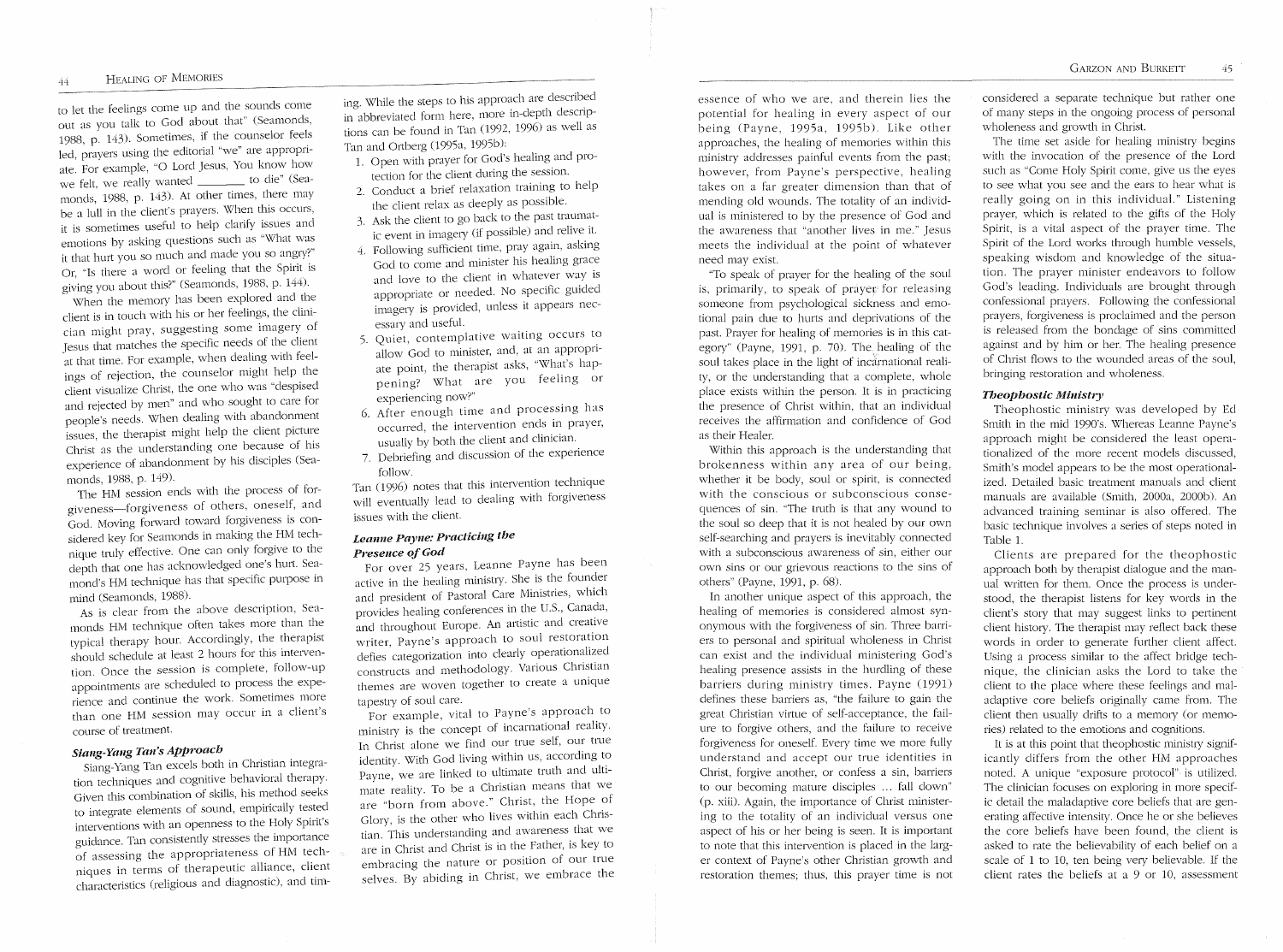## Table 1 Basic Steps in Uncomplicated Theophostic Ministry

1. Client preparation.

- 2. Identifying memory cues in the presenting problem.
- 3. Identifying historical emotional echoes.
- 4. Identifying matching memory pictures or sensations.
- 5. Discerning the original maladaptive core belief (lie).
- 6. Rating the believability of the core belief (lie).
- 7. Having the client experience the emotions and repeat the lie(s) found in the memory. The lies are not resisted.
- 8. Inviting the Lord to reveal divine truth in whatever way the Lord chooses ("Divine cognitive and affective restructuring").
- 9. Addressing any issues that may be inhibiting restructuring, such as "guardian lies" (beliefs that may prevent a person from receiving from God), unconfessed sin, or anger.
- 10. Confirming successful restructuring.
- 11. Processing other residual lies or going to other memories associated with the original memory.
- 12. Prayer of affirmation and blessing.

stops and the client is asked to begin repeating these core beliefs over and over mentally, all the while staying in the painful memory. Once sufficient affect has been generated, the therapist, in a non-directive fashion, asks the Lord to minister truth to the client in whatever way God chooses. A common way of phrasing this is, "Allow the Lord Jesus to bring truth in whatever form he chooses and you report to me whatever you see, sense, or hear" (Smith, 2000a, p. 141). If the client does not experience the Lord ministering to the pain and revealing truth within a few minutes, potential obstacles are explored.

Examples of such hindrances include avoidance of pain, the need to be accepted by the therapist, logical thinking (not embracing the core belief; trying to reason in the memory instead of allowing God to speak), unconfessed sin, failure to accurately discern a key maladaptive core belief, dissociation, the presence of anger, hate, or revenge, "guardian lies," demonic interference, or the clinician's own woundedness. Smith's manual deals with each of these with the exception of dissociation, which is dealt with in the advanced seminar. "Guardian lies" are beliefs which impede identifying core affects and beliefs. Examples include, "Oh, it wasn't all that bad ... They did not really mean to hurt me ... I cannot go to the memory because it is too painful ... " (Smith, 2000a, pp. 81-82). Smith includes procedures that are consistent with his approach for dealing with demonic interference, but also points out that one does not have to believe in such entities to apply the method successfully (Smith, 2000a).

Once hindrances are addressed and the procedure has been applied to the core beliefs, the clinician asks the client to rate the believability of each cognition. If the client rates the believability as 0-1, it is likely that the procedure has been a success. If higher ratings are given, it may suggest the presence of other memories linked to the core belief which should then be processed.

Often, after one set of core beliefs have been processed, another emotion or feeling will emerge that was previously less prominent. A similar procedure is used in which the maladaptive cognition is again assessed, affective and cognitive exposure is again implemented, and petition for the Lord's ministry is again made. The process repeats until the client has a sense of complete peace when viewing the memory (Smith, 2000a). Sometimes while processing a core belief involved in a memory, a client will have another memory emerge. It is important to simply note the original memory (often writing it down) and then to "follow the client" until he or she settles on the most prominent memory. The therapist then implements the procedure on this memory, processing maladaptive cognitions present, and "works backwards" as appropriate. Once it appears the process is complete, prayers for the Lord's blessing and affirmation toward the client are made. As with the other ministry approaches, the number of sessions will vary depending on the severity of the client's presenting problem.

## Commonalities, Differences, and Therapeutic Considerations

Each of these approaches acknowledge the importance of the therapeutic alliance in making the technique effective. Tan, Seamonds, and Payne do not consider the healing of memories technique to be a stand-alone type of treatment, but rather place the interventions in the context of a more comprehensive treatment program or soul care approach. Smith advocates that Theophostic Ministry can bring about significant symptom relief as the central intervention strategy by itself, while noting that coping skills training and other more present-oriented strategies are useful after the Theophostic intervention. Smith (2000a) cites numerous anecdotal case histories to highlight his claim. While the temptation might be to dismiss his intervention off-hand because of these claims, this writer has found his technique to be a very helpful addition in his own clinical work. Other clinicians in this writer's local area have also reported similar results. Currently, case study data and survey research is being done to more fully evaluate the Theophostic approach. The need for balance in any claims made is warranted.

Each of these approaches differs in the degree of directiveness involved in the imagery itself. Payne appears least directive in terms of minimizing or increasing affect, while Seamonds, Tan, and Smith are intentional in their efforts to modulate affect. However, intent is where Seamonds, Tan, and Smith's similarity ends. Seamonds engages in more dialogue during the imagery process in order to help the client get in touch with affect. Tan utilizes relaxation techniques to create a peaceful state prior to the HM technique. Smith, on the other hand, asks the client to make cognitive self-statements to build negative affective intensity rather than relieve it. The experience of Christ himself is what returns the client to a peaceful, restful state in Smith's approach. All the EM techniques noted, except for Seamonds, are generally nondirective in terms of guiding the specific images of Jesus that may be seen or experienced.

In each HM model described, another Christian intervention is closely related-forgiveness. Several models of forgiveness interventions have been proposed in the clinical literature (e.g., Enright and The Human Development Study Group, 1991, 1996; McCullough, Sandage, & Worthington, 1997). These may be useful in combination with the HM intervention.

#### Current Research

The closest thing to an empirical investigation of healing of memories approaches is found in the work of Rebecca Propst (Propst, 1980; Propst et al., 1992). She has written a manual (Propst, 1988) describing the utilization of religious imagery in cognitive therapy. Maintaining the present-oriented focus of cognitive behavioral therapy, clients are taught to connect their depressogenic cognitions and images with depressed mood. Treatment interventions focus on having the clients identify depression-engendering situations and then develop religious coping visual imagery and self-statements to deal with the depressogenic situations. For example, "I can visualize Christ going with me into that difficult situation in the future as I try to cope" (Propst, 1980, p. 171). While part of her protocol included healing of,memories of past trauma, the breadth of the interventions used and the present-oriented focus prevents clear assessment of the efficacy of the HM techniques applied.

In Propst's 1980 research, she utilized a within sample matching technique to divide 44 mildly depressed volunteers into four different groups-religious imagery cognitive therapy, nonreligious imagery CBT, therapist contact plus self-monitoring, and self-monitoring. The religious imagery treatment showed significantly more treatment gains as measured by the MMPI-D scale (short form), and when comparing the number of individuals still scoring in the depressed range of the BDI at treatment's end  $(14\%$  in religious imagery group versus 60% in the nonreligious imagery group and 27% in the self-monitoring plus therapist contact). The selfmonitoring plus therapist contact treatment was intermediate in effectiveness.

In 1992, Propst compared standard cognitive therapy, religious content cognitive therapy, pastoral counseling, and a waiting-list control group. Each group contained 10-11 religious clients, each of whom had approximately 18 one-hour sessions. Religious cognitive therapy and pastoral counseling clients reported significantly lower depression and adjustment scores posttreatment than did either the nonreligious cognitive therapy or waiting-list control groups. At 3-month and 2-year follow-ups, improvements in